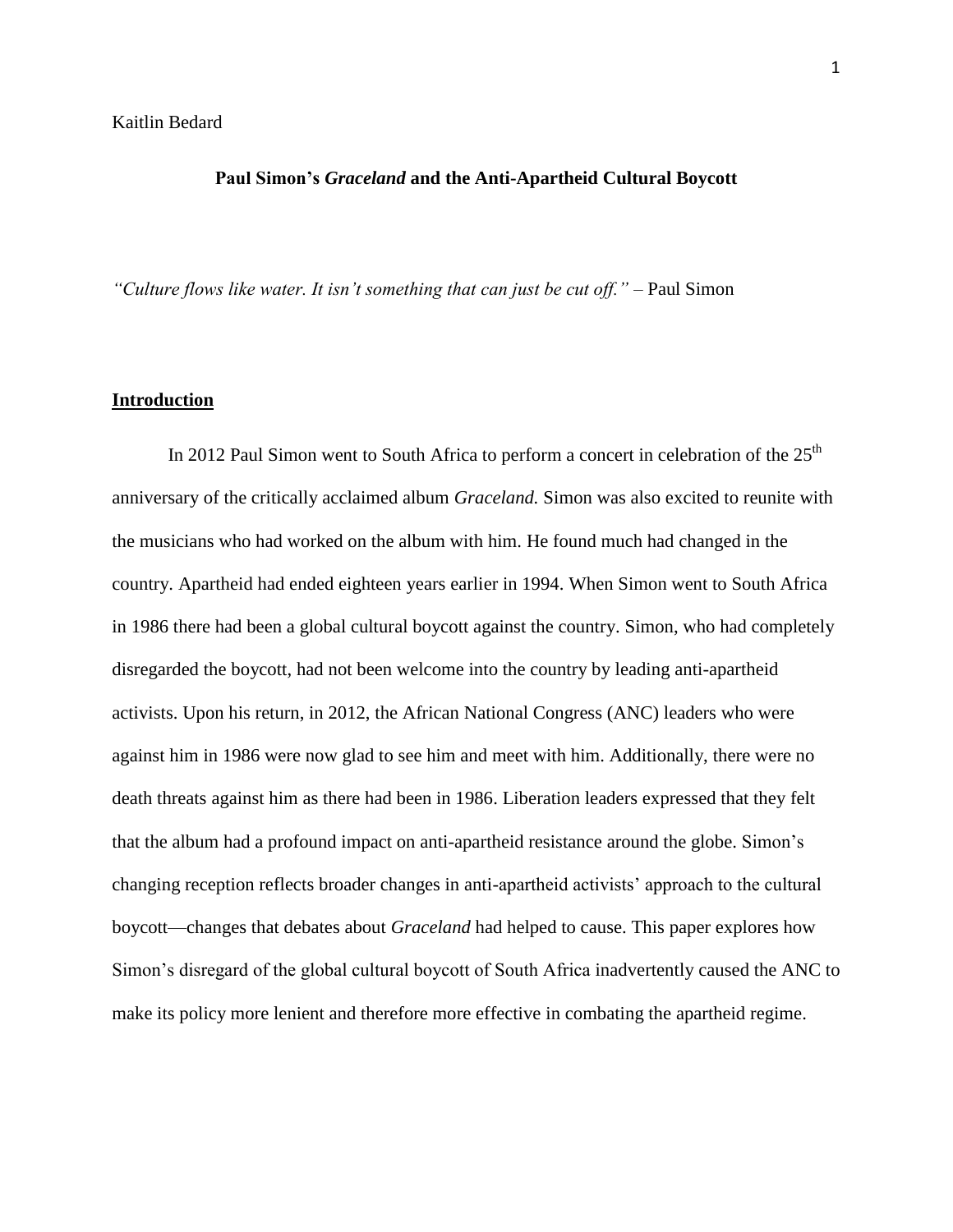#### **A Brief History of Anti-Apartheid Boycotts**

For almost fifty years (1948-1994), black South Africans were subjected to severe and violent oppression by the minority-led apartheid regime. In order to combat the regime, the United Nations along with the ANC had enacted boycotts, which evolved and changed in many ways. Early boycotts, which involved culture and sports, were sanctioned by the United Nations in the 1950s. The sports boycott was felt first in 1964 (before then it had been relaxed) when South African sports teams were barred from the Olympics (they weren't included again until 1988) (Duncan 2016, 68). The cultural boycott from the 1950s was ill-enforced regarding "inward" cultural interactions and was stricter on "outward" cultural interactions (Herbstein 1987, 33). This meant that it was still very possible for musicians to come to South Africa and hold concerts; it was hard to prevent this without global support. In December of 1981, the UN voted to endorse a stricter boycotts of culture and sports (Beaubien 1982, 8). By 1984 the boycott also included academia. The academic boycott started as a total boycott but had quickly began to put a strain on activism. Many global anti-apartheid movements gained attention on college campuses. Academic scholarship proved important in the spread of anti-apartheid knowledge globally, and it was decided that excluding South African academics from exchange of knowledge was, in fact, a constraint for the cause (Hyslop 2006, 60). By 1989, the academic boycott turned into a selective boycott. The ANC was able to pick and choose which academic interactions were allowable, which proved even more difficult (Hyslop 2006, 60). Economic divestment was also practiced as a means to constrict the country economically. However, many countries, including the United States, had a hard time voting to enact such divestments of the vast amount of wealth entangled with South Africa, so this form of boycott took longer to affect the country.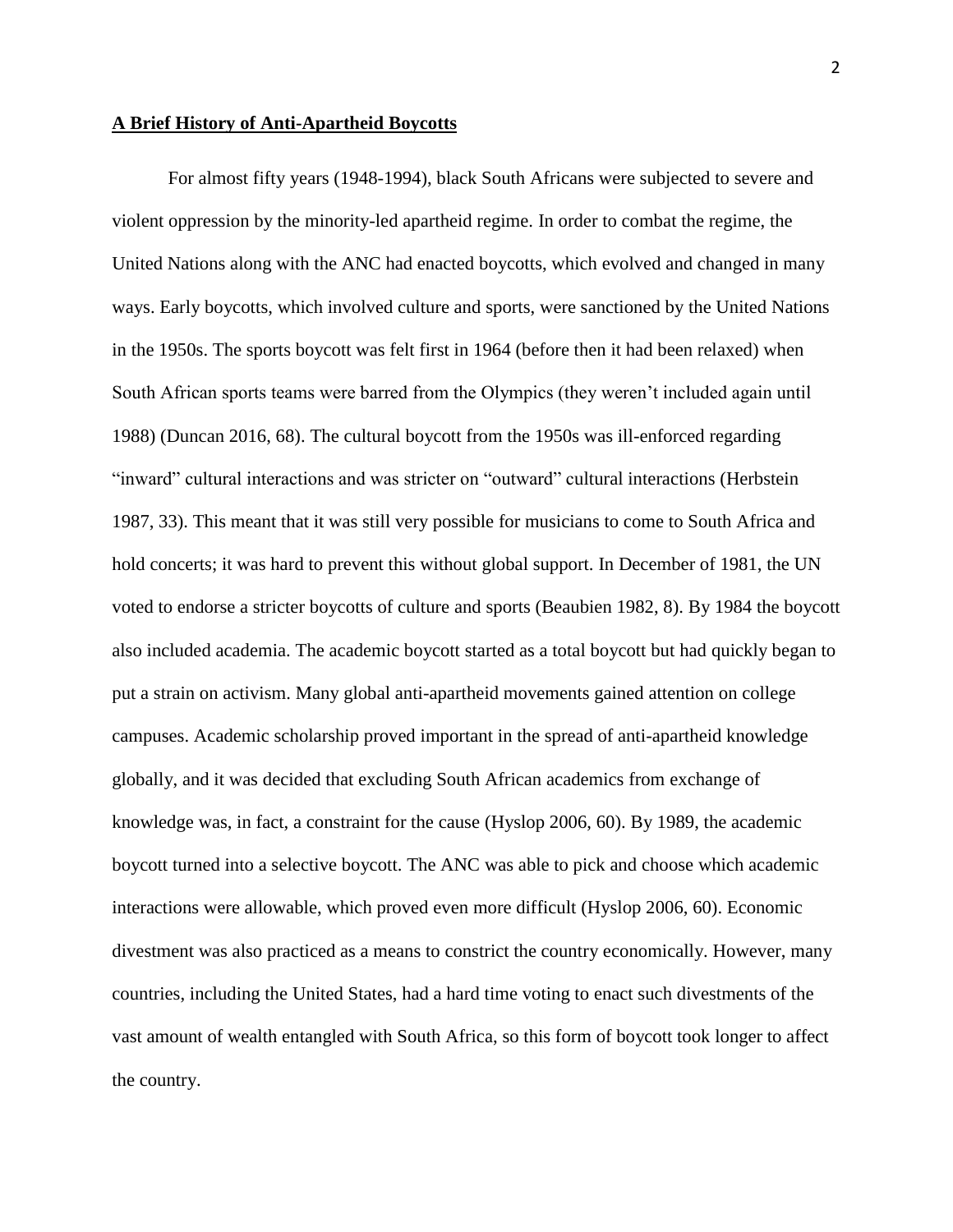However, as the anti-apartheid struggle became increasingly violent, attention expanded across the globe. Many musical artists began taking a political stance in their songs as tensions grew, some of the most notable being Stevie Wonder, Peter Gabriel, and The Specials. Global outcry made way for a stricter cultural boycott as people demanded action from their governments. But what exactly does it take for a boycott of this scale to be effective?

There are many goals of a boycott and they are hard to maintain and enforce without support. The goals of a boycott, according to University of Johannesburg professor Jane Duncan, "are important tools for change; they isolate oppressive governments, preventing them from normalizing relations with the outside world and cut off important global supports" (Duncan 2016, 60). Duncan argues that without support both internally and externally, a cultural boycott cannot be successful (Duncan 2016, 61). Both the United Nations and the ANC agreed that a boycott would be effective in isolating the apartheid regime and delegitimizing them as a government. Additionally, a cultural boycott would send a message around the globe that the violent, racist disenfranchisement of an entire group of people would not be tolerable on the world stage. But such a large, all-encompassing boycott is tricky to enforce nation-wide and globally.

Although many activist groups were pushing towards a stricter cultural boycott before *Graceland*, there were many mixed reactions. As time went on and the regime became more oppressive, the boycott became stricter and broader. Many black South Africans feared that the boycott would further isolate them, therefore stifling any chance of self-improvement (Beaubien 1982, 16). A common counter-argument can be seen in exiled South African journalist Denis Herbstein's argument that the boycott gave black South Africans the platform needed to develop their own artistic talents and enrich their culture (Herbstein 1987, 34). With a rise in talent and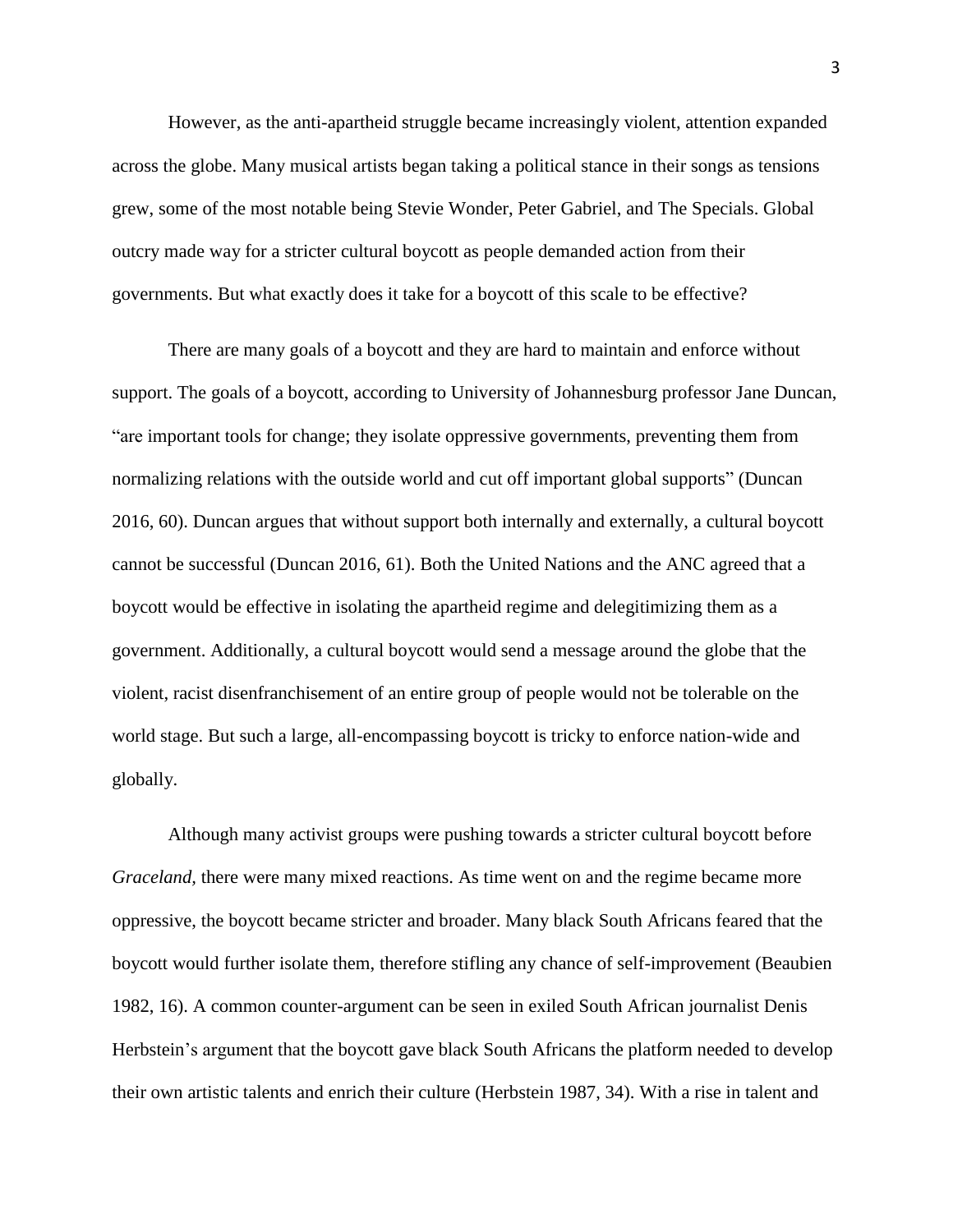homegrown culture, black South Africans may become more unified in freedom struggles and resistance. With conflicting views in the country there was a strong reliance on activists around the world, especially in the United States, home to a lively anti-apartheid movement (Goodman 2008). However, American activists had a hard time imposing any boycott on South Africa because the US government wasn't on their side. The US voting record in the UN for resolutions regarding South Africa was pretty dismal: the General Assembly in 1981 proposed sixteen different resolutions and the US only voted yes on two (Beaubien 1982, 9). There was a vast amount of wealth invested between the US and South Africa, explaining the American leaders' resistance to divestment. Without the US government condemning South Africa, activists had a tough time convincing people in the United States to practice the cultural boycott. Eventually the United States did divest from South Africa in Congress's Comprehensive Anti- Apartheid Act passed in 1986 (Goodman 2008, 159).

The passing of the Comprehensive Anti-Apartheid Act coincided with the release of Simon's *Graceland* album. Surrounding this action, global activism reached an all-time high, helping to lead to the regime's demise. From the mid-1980s popular musical artists began to outwardly condemn the apartheid regime. A notable example was the seventieth birthday celebration of Nelson Mandela in 1988 in London (Mandela was still in prison at the time). Many artists gathered together to celebrate his birthday and send a message of distaste for the brutality of the apartheid regime. The phrase "Free Nelson Mandela" became the new slogan for anti-apartheid activism. In this climate, Simon inadvertently set off a global uproar about the cultural boycott.

### **The Making of Paul Simon's** *Graceland*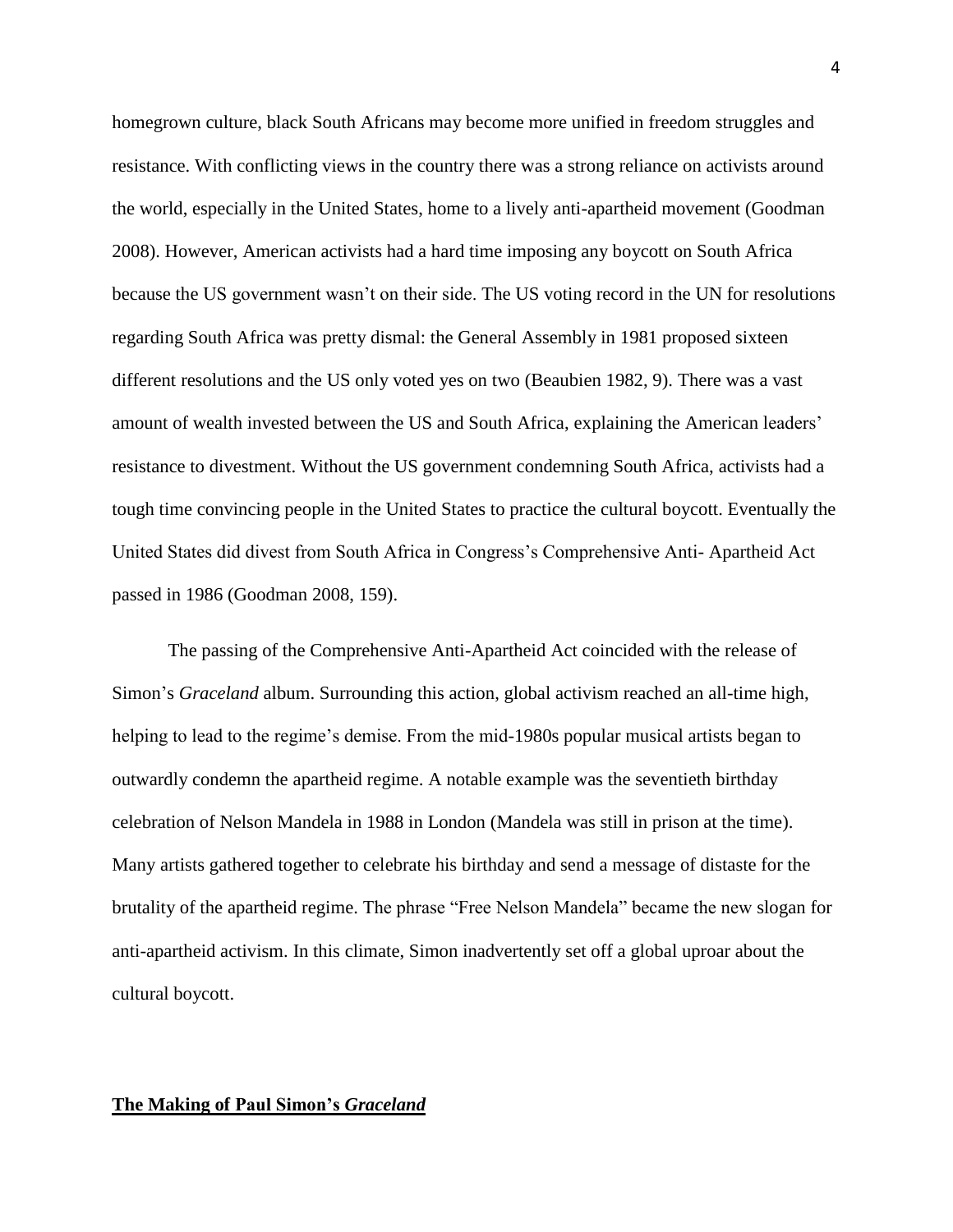During the height of the cultural boycott, Simon was compelled to go to South Africa in order to collaborate with black South African artists. In the summer of 1984 Paul Simon was given a tape which had a recording of a Soweto band, Juluka. He was so inspired by the music he immediately planned a trip to Johannesburg in order to record with acts like Ladysmith Black Mambazo, Stimela, the Boyo Boys and Tao Ea Matsekha (*Under African Skies*, 2014). Together they recorded hundreds of hours of music in Johannesburg, in October of 1985. The lyrics and the mixing of the album were done in New York City. Simon stated he felt very uncomfortable in South Africa because of the racial tensions that he admitted he had underestimated. Before the album was released, in May of 1986, Simon flew Ladysmith Black Mambazo as well as the band he had recorded with in South Africa to New York City to perform on American television show, *Saturday Night Live,* and received immediate praise. Following the album's release in August of 1986, Simon and many of the South African musicians he recorded with went on an extremely successful world-wide tour. While the album was a great success, it was still surrounded by controversy.

Simon was admittedly ignorant of the extent of the oppressive political climate in South Africa at the time. However, he was still aware of the tensions in the country and decided to ask his friend and fellow American music artist and anti-apartheid activist, Harry Belafonte, for advice about going to the country. Belafonte advised him to seek permission from the ANC's president, Oliver Tambo. Simon did not heed the warning and went to South Africa. Simon stated that he didn't believe he was doing anything wrong because he wasn't performing for segregated audiences and he wasn't recording for the government; he went specifically to find black South African musicians. Simon stated that he "wasn't going for political motivations, it was for the music" (Holden 1986). The Musicians Union of South Africa (MUSA), a small trade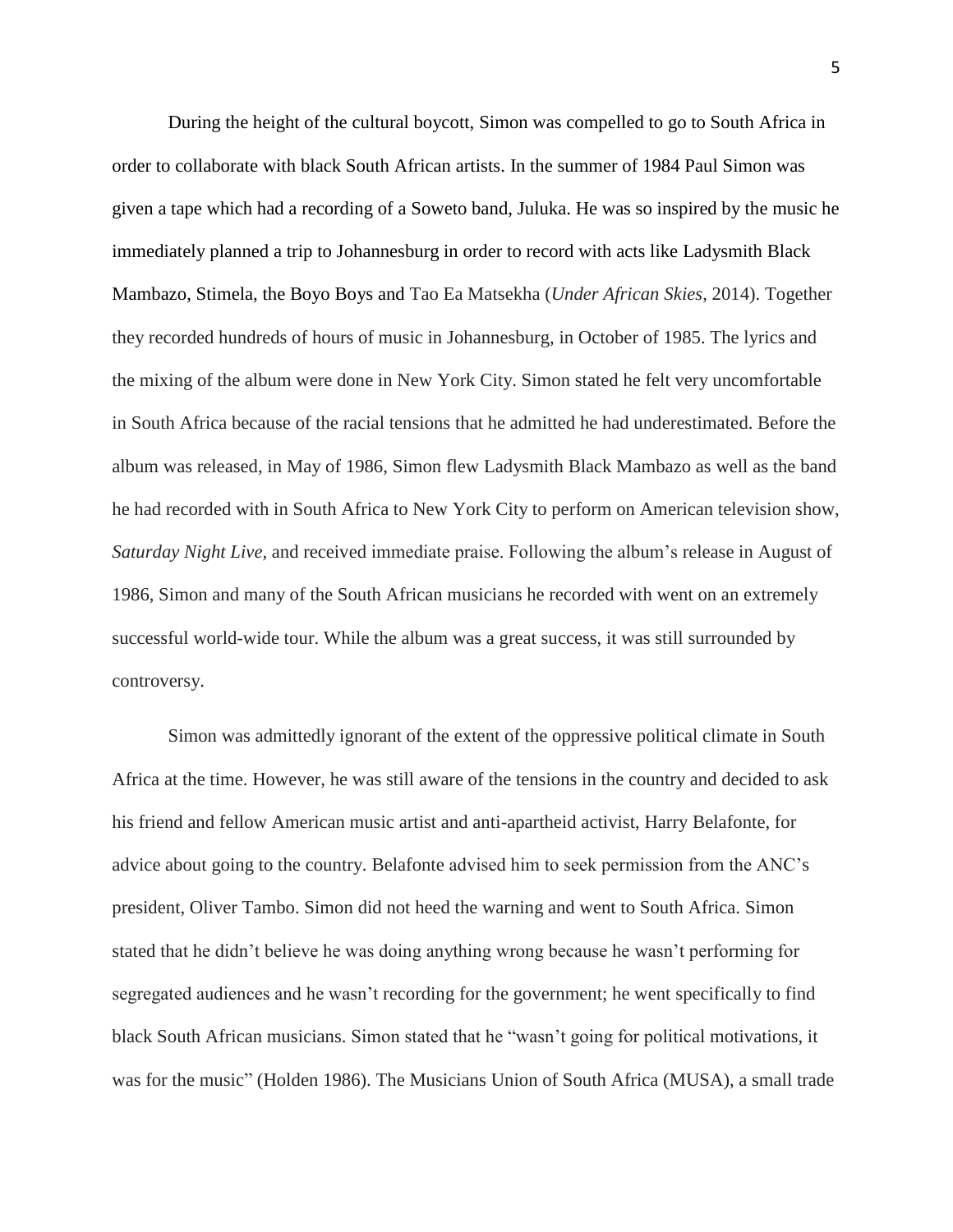union made up of about seven hundred black South African artists, unanimously decided that Simon coming to collaborate would be beneficial to them (Fricke, 1986). In contrast, the ANC, other activist groups, and the UN would express strong objections against Simon's visit and collaboration.

### **Response to** *Graceland*

The response to *Graceland* was mixed. Those involved with the album believed it would be beneficial for black South Africans. In the United States, the album won two Grammy's (was nominated for four), has sold over sixteen million copies, and created three Billboard top one hundred hits. Musicians involved with *Graceland,* like Joseph Shabalala of Ladysmith Black Mambazo, felt the collaboration was important because it was an example of a black man working with a white man with a positive outcome (*Under African Skies*, 2014). Ray Phiri, South African *Graceland* guitarist, said "music is like a religion, it brings people together. It helps find solutions to problems. This album did it" (*Under African Skies*, 2014). Hugh Masekela, a black South African musician who was on the *Graceland* tour, argued that he was happy with the collaboration because it was promoting growth amongst black South Africans. Before this black South African music had been in limbo, he and other musicians suggested, never moving forward because of all the restrictions placed on them by the ANC and the UN (Denselow, 2012). Backing up this argument, it should be noted that all organization of the cultural boycott was being conducted by activists in exile, the UN and various groups from abroad not taking into the consideration the inevitable constraint for the everyday black citizen of South Africa (Nixon 1994, 167). It was clear the musicians involved in the project felt the experience would ultimately benefit the resistance, but leading anti-apartheid activists felt differently.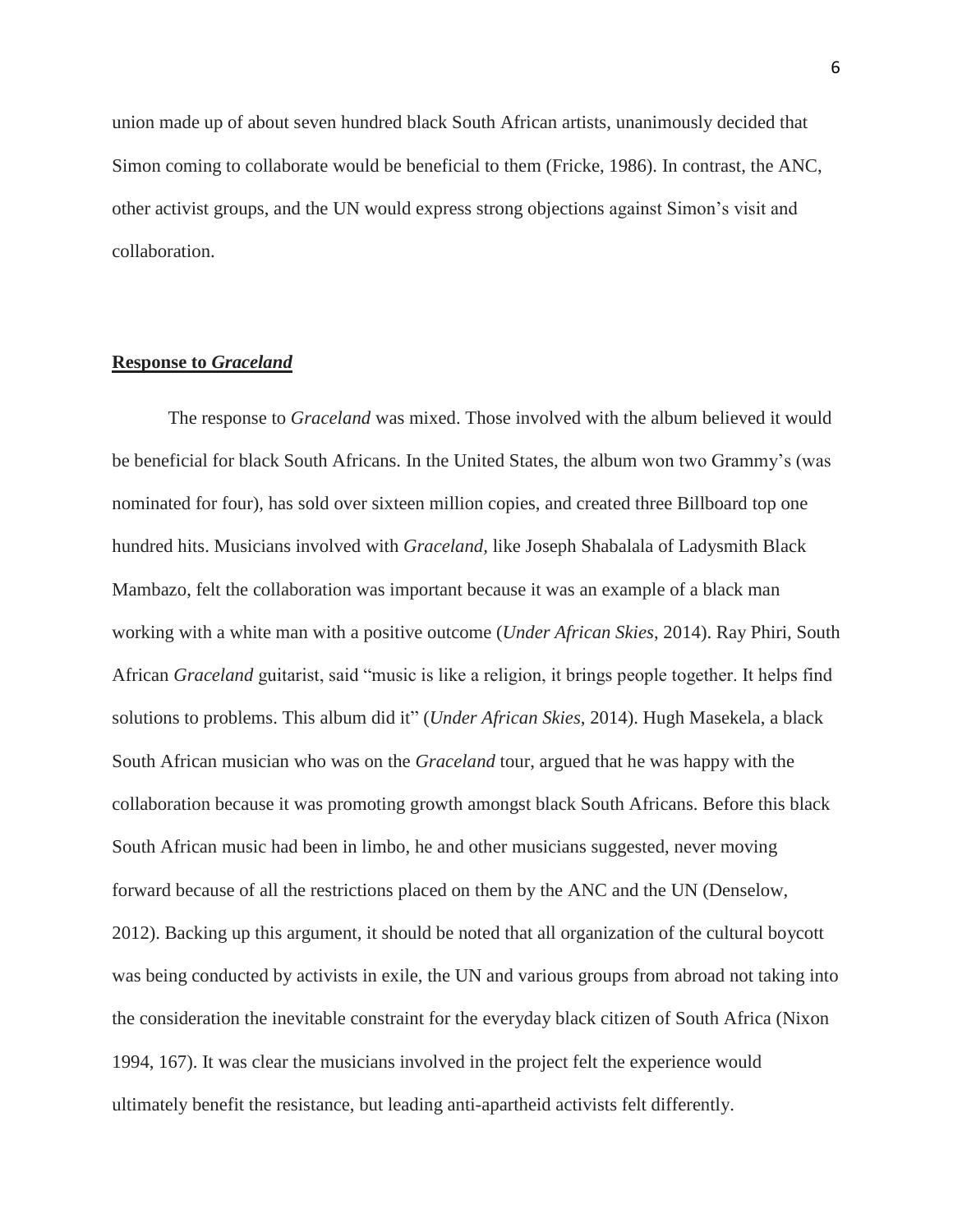The album received a lot of controversy within South Africa and abroad*.* Dali Tambo, son of ANC president Oliver Tambo, and the leader of a group called Artists Against Apartheid, stated, "Paul coming was a threat because it wasn't sanctioned by the ANC, it wasn't the right time" (*Under African Skies*, 2014). The ANC felt that by simply coming to South Africa, whether the intentions were political or not, "you become part of apartheid's attempt to become legitimized" (*Under African Skies*, 2014). The United Nations blacklisted Simon for having disregarded the boycott, adding him to the list of people had violated the cultural boycott. Being on the list meant the UN sanctioned a boycott of Paul Simon. Many, like American music historian Charles Hamm, argued that the album did little for the collective struggle against apartheid despite giving many opportunities to the individual black South Africans involved with the album and subsequent tour (Hamm 1989, 300). He also argued that groups like Ladysmith Black Mambazo were already very successful within the country and the only new opportunity they gained was more wealth (Hamm 1989, 300). South African music culture historian Andrew Tracey argued that, in the short term, the album was just another example of a black man helping a white man do his job. Paul Simon was still in the front of the song, mirroring the social relationships of black and white men throughout history (Hamm 1989, 302).

While in the eyes of many Americans the album, as well as the controversy surrounding it, made them curious about what was happening in South Africa, the measure of how many people actually became motivated anti-apartheid activists because of music is impossible to determine. But it is clear that with more attention on the regime, government agencies were forced to act against the regime. In the direct future, many more sanctions against apartheid would come about including the above-mentioned Comprehensive Anti-Apartheid Acts. Seeing the musicians perform with Paul Simon as well as growing media coverage put human faces to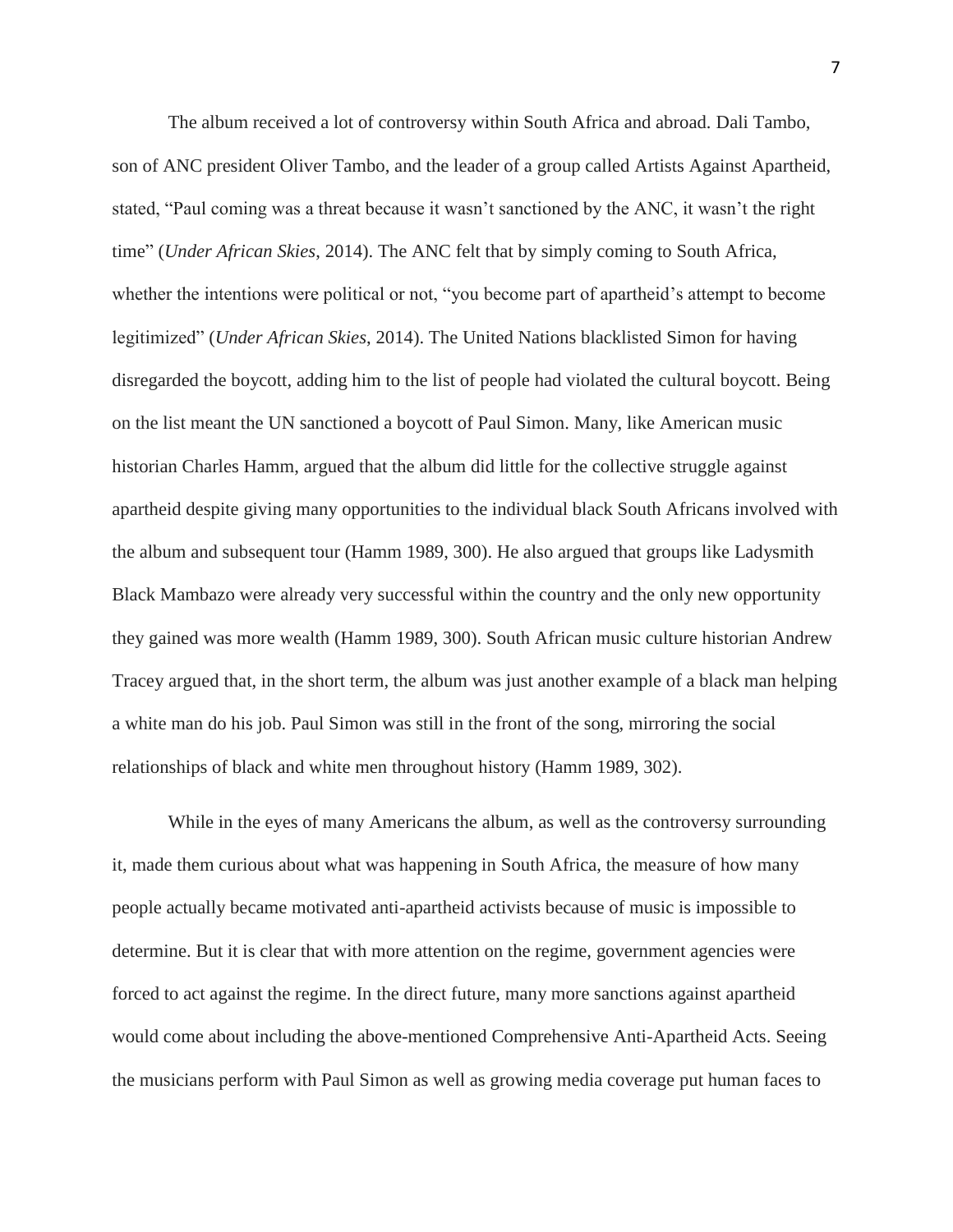the apartheid struggle rather than names in a newspaper (*Under African Skies*, 2014). It should be noted as well that Simon didn't collect any funds from the successful *Graceland* tour and instead paid the musicians well and donated his portion in thirds; one third to an anti-apartheid charity, one third to the United Negro College Fund, and one third to various charities in the cities they played (Nixon 1994, 165).

# **Boycott Reconsiderations**

The *Graceland* collaboration highlighted flaws with the policies of the cultural boycott. Following the response to *Graceland,* the ANC was forced to reevaluate their strategy regarding the cultural boycott. Much of the discontent with the boycott came from local South African artists. As the artists became increasingly frustrated, and organized, they held a meeting in Amsterdam (Hamm 1989, 168). The meeting consisted of members of the MUSA and activists in exile. The goal of the meeting was to develop stipulations for a more relaxed boycott, contending that "world isolation of apartheid had to be complemented by international exposure to creative energies of the South African Artists" (Hamm 1989, 168). A looming problem with the boycotts was that they were run by ANC members in exile who therefore were not privy to the struggles of the artists in the country. Artists campaigned for a selective boycott, one that they would be in charge of. Barbara Masekela, secretary of culture for the ANC, agreed that anti-apartheid culture had to been seen around the world. Citing the Freedom Charter, Masekela justified the decision to relax the boycott policies toward collaborations between South African and foreign artists: "The doors of learning and culture shall be opened... All cultural treasures of mankind shall be opened to all by free exchange of ideals and contact with other lands" (Masekela 1987, 19). However, Masekela maintained that "cultural boycott—in conjunction with other mandatory and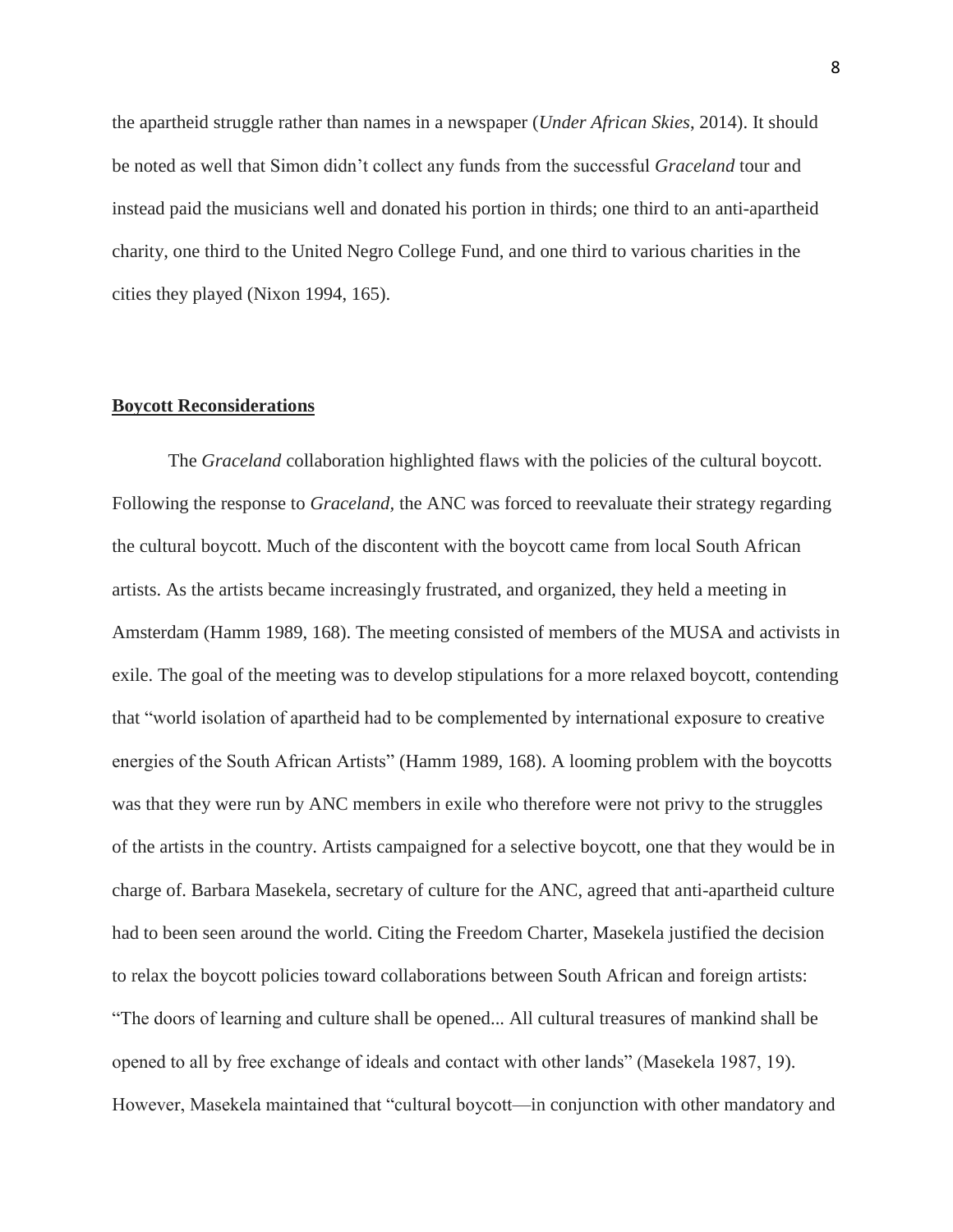comprehensive sanctions—will have an effect that will force a speedy resolution in the South African crisis" (Masekela 1987, 19).

Thus, the ANC, still believing the cultural boycott to be essential in their activism, decided to adopt a few concessions and relax their policies. Artists wanting to come to South Africa or collaborate with black South African artists (music, art, theatre, or literature) still had to be vetted by the ANC, something Paul Simon had failed to do in 1984, but exchanges were more encouraged. Princeton University professor Rob Nixon argues that there was a vast contrast in culture and the apartheid struggle from when the boycotts were first enacted to the late 1980s when they began to dissolve. Simply put, when the boycotts were first enacted they were more effective. The globe was rapidly changing by the mid-1980s, technology and media had been making great strides providing new avenues for cultural consumption, making it increasingly difficult to stifle black South African culture exposure. As curiosity grew it also became apparent that the spread of black South African culture around the world would be helpful to the struggle. Artists were able to spread anti-apartheid views through theatre, song, and literature faster than the ANC could, proving to be an asset to the overall goals of the ANC and humanizing the cause globally.

# **Conclusion**

Looking back at the album twenty-five years later, attitudes shifted. Dali Tambo stated recently that in the end he respects Paul Simon and knows he didn't mean any harm with the album, and he recognizes the importance of *Graceland* (*Under African Skies*, 2014)*.* It can be perfectly legitimate to recognize the importance and the influence the album had on global anti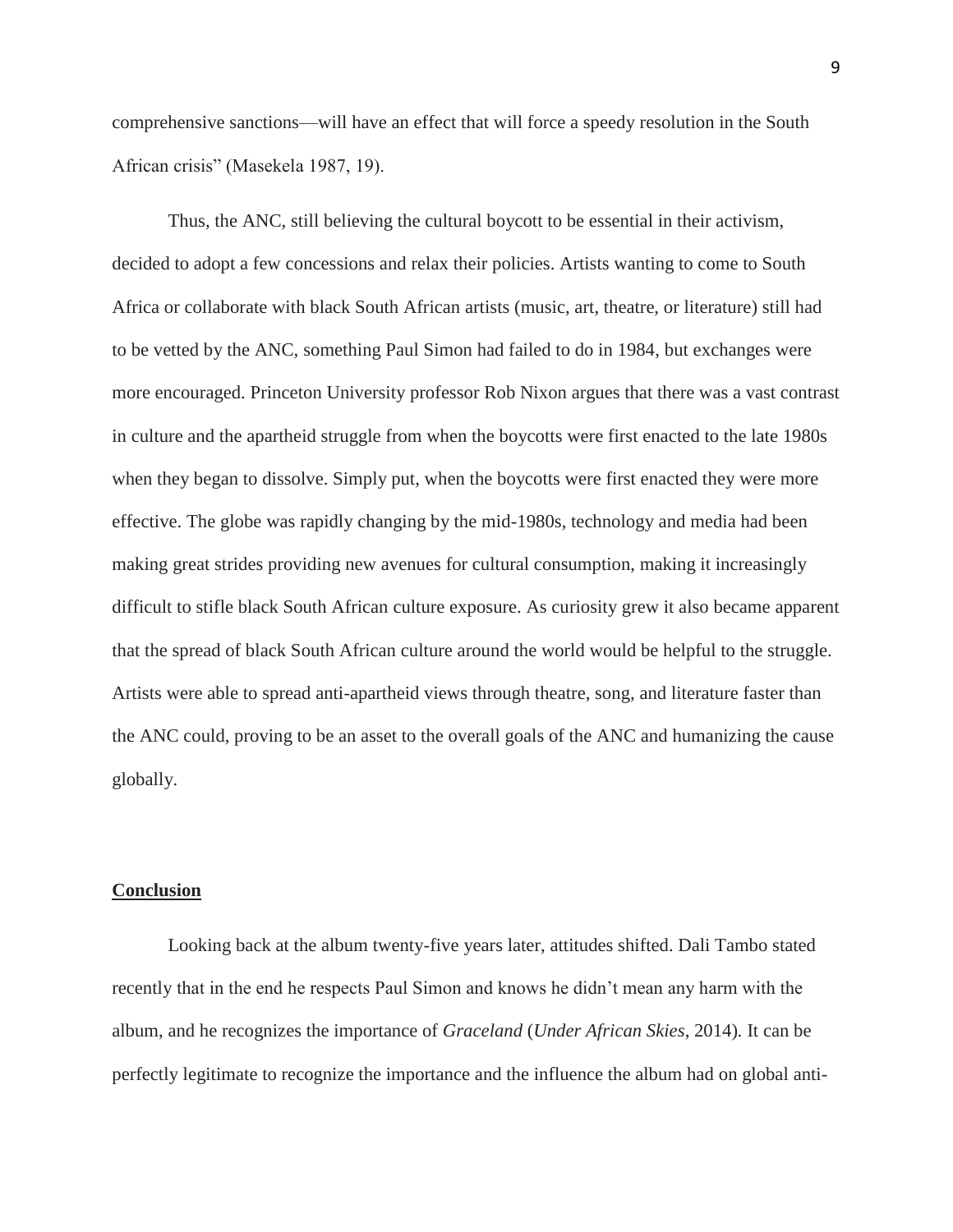apartheid awareness, but still be frustrated that Simon was careless and insensitive in the way he chose to disregard the boycott and collaborate with black South African musicians. The difficulty with the South African boycott was that one group of people—white South African officials were being boycotted for their oppressive policies and grave human rights violations, however, ordinary black South Africans felt the brunt of the boycott the most. Many artists, like Joseph Shabalala, felt the boycott was just adding another layer of oppression (*Under African Skies*, 2014). In the end, the album was able to highlight the rich culture of black South Africa on a world stage, giving a face to the struggles of apartheid around the world as well as influencing a more relaxed cultural boycott.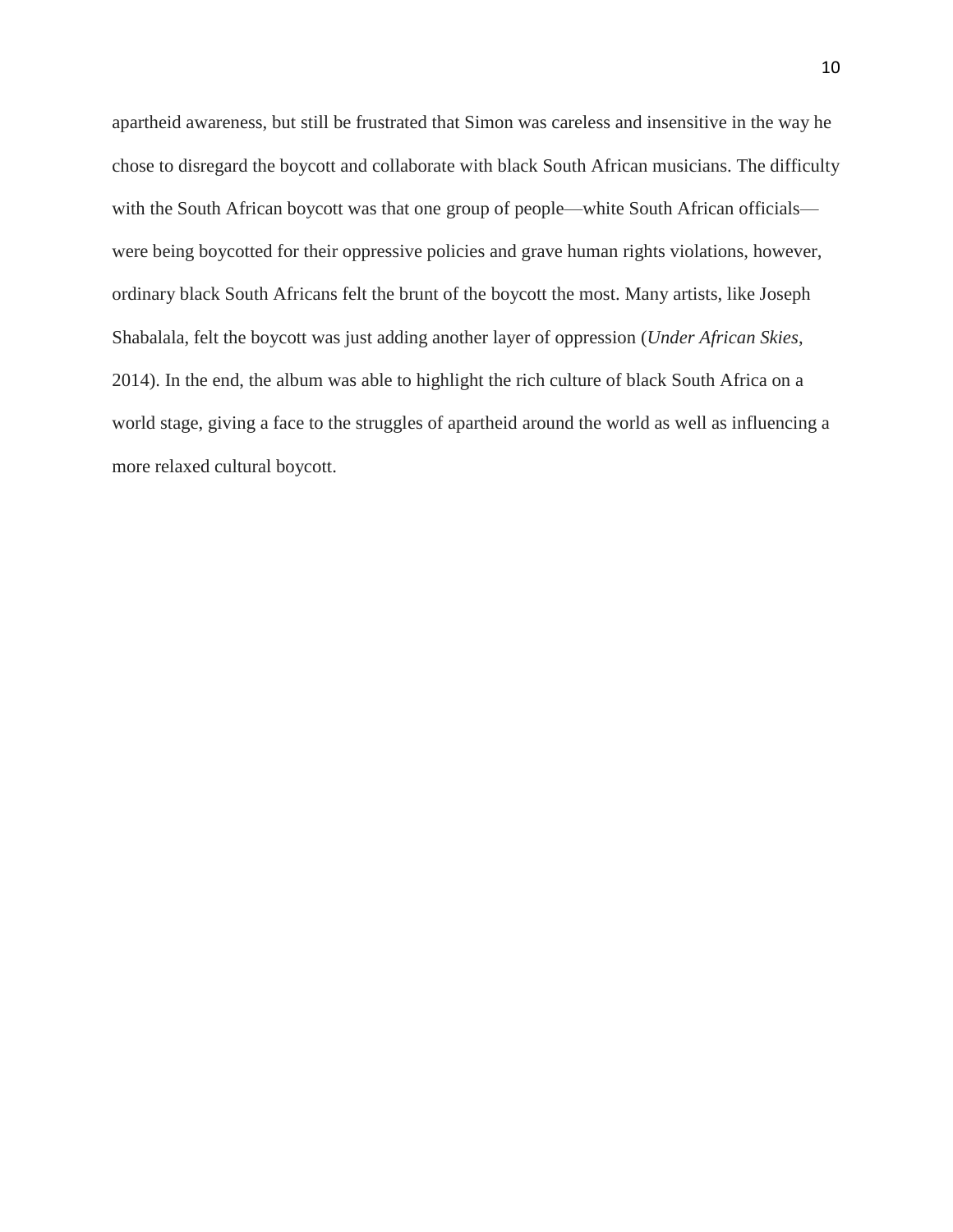# **References**

Beaubien, Michael C. 1982. "The Cultural Boycott of South Africa." *Africa Today* Vol. 29, No. 4: 5-16.

Berlinger, Joe and Simon, Paul. 2014. *Under African Skies*. Sony Music Entertainment.

Chuffo, Paul, and Joshua Jackson. 2001 "Paul Simon on Making 'Graceland'." *NPR*, 10 July. [www.npr.org/2012/09/03/160394864/paul-simon-on-making-graceland.](http://www.npr.org/2012/09/03/160394864/paul-simon-on-making-graceland)

Denselow, Robin. 2012."Paul Simon's Graceland: The Acclaim and the Outrage." *The Guardian*, 18 April. <https://www.theguardian.com/music/2012/apr/19/paul-simon-graceland-acclaim-outrage>

Downes, Lawrence. 2012. "Back to 'Graceland' After 25 Years." *New York Times,* 6 May. <https://www.nytimes.com/2012/05/06/opinion/sunday/back-to-graceland.html>

Dubow, Saul. 2014. *Apartheid 1948-1994.* Oxford, UK: Oxford University Press.

- Duncan, Jane. 2016. "Cultural Boycotts as Tools for Social Change: Lessons from South Africa." In *Transformation: Critical Perspectives on Southern Africa* 92, no. 1: 60-83.
- Fricke, David. 1986 "Paul Simon: African Odyssey." *Rolling Stone*, 23 October. https://www.rollingstone.com/music/music-news/paul-simon-african-odyssey-104029/
- Greer, Jonathan David. 2006. "Paul Simon's Graceland and Its Social and Political Statements on Apartheid in South Africa." Baylor University. 1–74.
- Goodman, David. 2008. "The 1980s: The Anti-Apartheid Convergence." In *No Easy Victories: African Liberation and American Activists over a Half Century 1950-2000,* edited by William Minter, Gail Hovey, and Charles Cobb Jr, 151- 166. Trenton, NJ: Africa World Press.